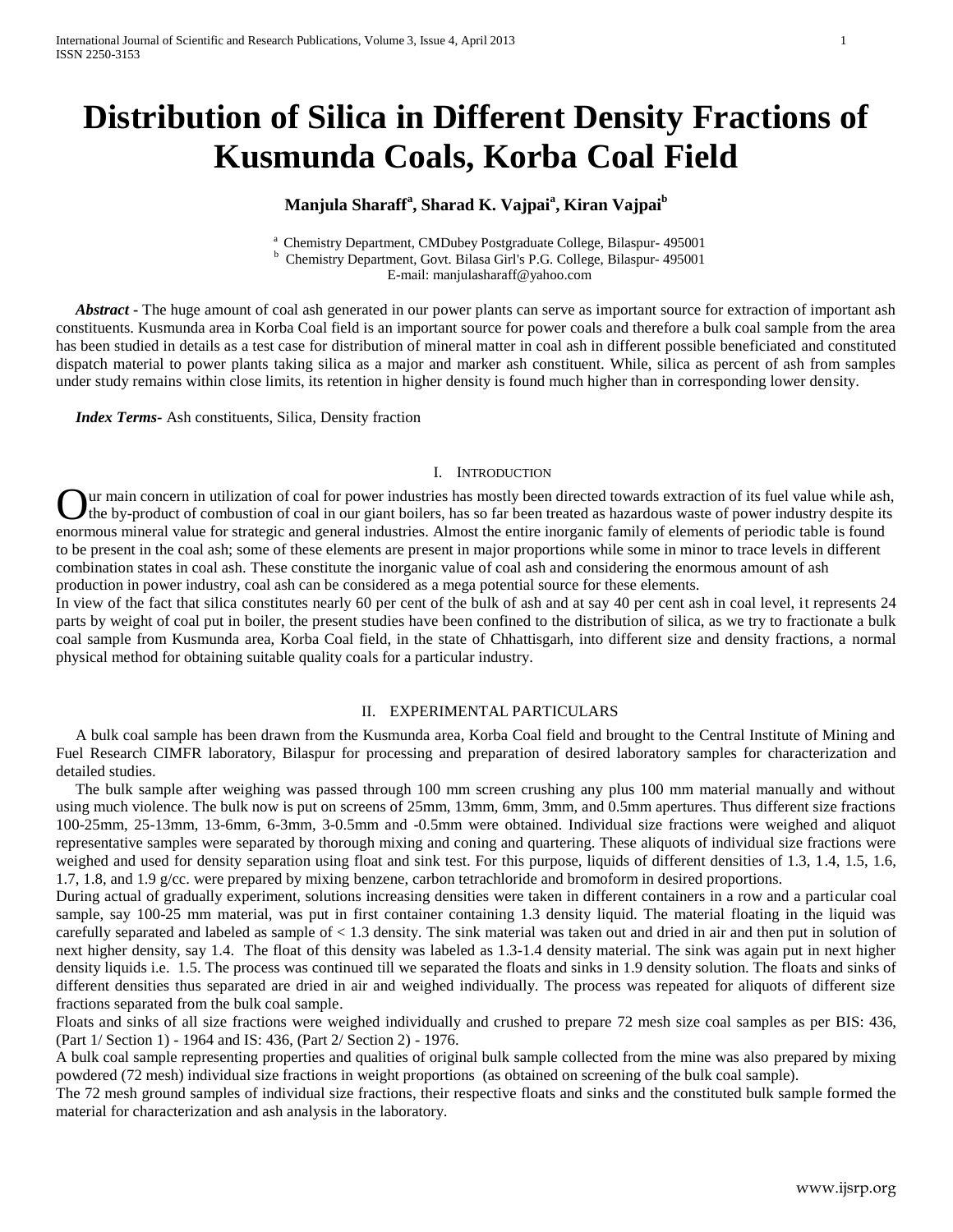About 15-20 g of individual sample(s) is taken and uniformly distributed in a silica dish. The dish with the sample is now introduced in a ventilated muffle furnace at room temperature and the temperature of the furnace is gradually raised to  $850^{\circ}$ C and maintained them till complete combustion. The ash is cooled to room temperature and finely ground using an agate mortar. Thus finely ground and uniformly mixed ash is again heated for an hour or so at  $815^{\circ}$ C in muffle furnace to burn any unburnt carbon residue in the ash.

Ash for individual floats and sinks of different densities of 100-25mm, 25-13mm, 13-6mm, 6-3mm, 3-0.5mm size and the bulk coal samples have been obtained as above and subjected to detailed ash analysis following BIS: 1355-1984.

The distribution of Silica as a marker and major constituent of coal ash in different density fractions of individual size fractions has been followed as below. Though the major proportion of silica found in coal ash, is never present in coal as such (free silica), the results have been projected in terms of silica on coal for ease of appreciation.

## III. RESULTS AND DISCUSSION

The results of distribution of silica in different size fractions have been summarized in Table-1.

| Table: 1 Distribution of Silica $(SiO2)$ in different size fractions |
|----------------------------------------------------------------------|
|                                                                      |

| <b>Size Fraction</b> (in<br>mm) | Wt. (in<br><b>Tonnes</b> ) | Silica(in<br>Tonnes) | Silica as % of mass of<br>size consist | <b>Silica as Part of Total</b><br>Silica in bulk coal |
|---------------------------------|----------------------------|----------------------|----------------------------------------|-------------------------------------------------------|
| 100-25                          | 54.9                       | 14.24                | 25.93                                  | 61.48%                                                |
| $25-13$                         | 8.8                        | 1.97                 | 22.43                                  | 8.51%                                                 |
| $13-6$                          | 13.1                       | 2.69                 | 20.56                                  | 11.61%                                                |
| $6 - 3$                         | 6.2                        | 1.03                 | 16.57                                  | 4.45%                                                 |
| $3 - 0.5$                       | 10.1                       | 1.66                 | 16.46                                  | 7.16%                                                 |
| $-0.5$                          | 6.9                        | 1.57                 | 22.72                                  | 6.78%                                                 |
| <b>Bulk Coal</b>                | 100.0                      | 23.16                | 23.16                                  | 100%                                                  |

From Table 1 it has seen that 100 tonnes of the bulk coal contains 23.16 tonnes silica in its ash. Of this 14.24 tonnes silica is present in 100-25mm, 1.97 tonnes silica in 25-13mm, 2.69 tonnes in 13-6mm, 1.66 tonnes in 3-0.5mm and 1.57 tonnes silica is present in - 0.5mm size material.

The results of distribution of silica in different density fractions separated from the 100-25 mm size fraction material obtained from the bulk coal sample have been summarized in the table below.

| <b>Density</b> | Wt $%$ | Dry     | SiO <sub>2</sub> % | $SiO2$ as % | Fraction of $SiO2$ | Fraction of $SiO2$ | Fraction % of total |
|----------------|--------|---------|--------------------|-------------|--------------------|--------------------|---------------------|
| range          |        | $ash\%$ |                    | of dry coal | in 100-25mm coal   | in bulk coal       | $SiO2$ in bulk coal |
| <1.3           | 4.4    | 9.1     | 61.16              | 5.56        | 0.24               | 0.132              | 0.6                 |
| $1.3 - 1.4$    | 20.7   | 17.8    | 61.60              | 11.0        | 2.27               | 1.246              | 5.4                 |
| $1.4 - 1.5$    | 25.1   | 28.6    | 63.52              | 18.08       | 4.56               | 2.503              | 10.8                |
| $1.5 - 1.6$    | 15.6   | 39      | 64.44              | 25.13       | 3.92               | 2.152              | 9.3                 |
| $1.6 - 1.7$    | 8.1    | 46.7    | 64.27              | 30.01       | 2.43               | 1.334              | 5.8                 |
| $1.7 - 1.8$    | 6.8    | 53.8    | 65.00              | 35.00       | 2.38               | 1.307              | 5.6                 |
| $1.8 - 1.9$    | 5.9    | 60.8    | 65.22              | 39.65       | 2.34               | 1.285              | 5.5                 |
| >1.9           | 13.4   | 89.8    | 64.83              | 58.20       | 7.80               | 4.282              | 18.5                |
| Overall        | 100    | 40.4    | 64.20              | 25.93       | 25.93              | 14.24              | 61.5                |

**Table- (2a) SiO<sup>2</sup> in 100-25mm Screen Fraction**

The 100-25 mm size fraction representing 54.9 per cent mass of the bulk Kusmunda coal sample is found to have 14.24 tonnes of  $SiO<sub>2</sub>$ in its coal ash; this is 61.5 % of the total 23.16 tonnes of  $SiO<sub>2</sub>$  in coal ash from the original bulk coal sample. This is further distributed in different densimetric fractions between <1.3 density and >1.9 density. In <1.3 density material,  $\text{SiO}_2$  concentration is found to be the lowest, a mere 0.13 tonne and increases up to 2.5 tonnes in 1.4-1.5 density material. Silica is practically found constant at around 1.3 tonnes in fractions between 1.6-1.9 densities. The >1.9 density material has retained 4.28 tonnes of silica in its ash. Thus 1.4-1.6 density material retains 20.1% silica,  $> 1.9$  density material retains 18.5 % while 28.2 % of silica of original bulk coal sample is found distributed in <1.3, 1.3-1.4, and 1.6-1.9 density fractions

The distribution of silica in 25-13 mm size fraction has been presented in table below.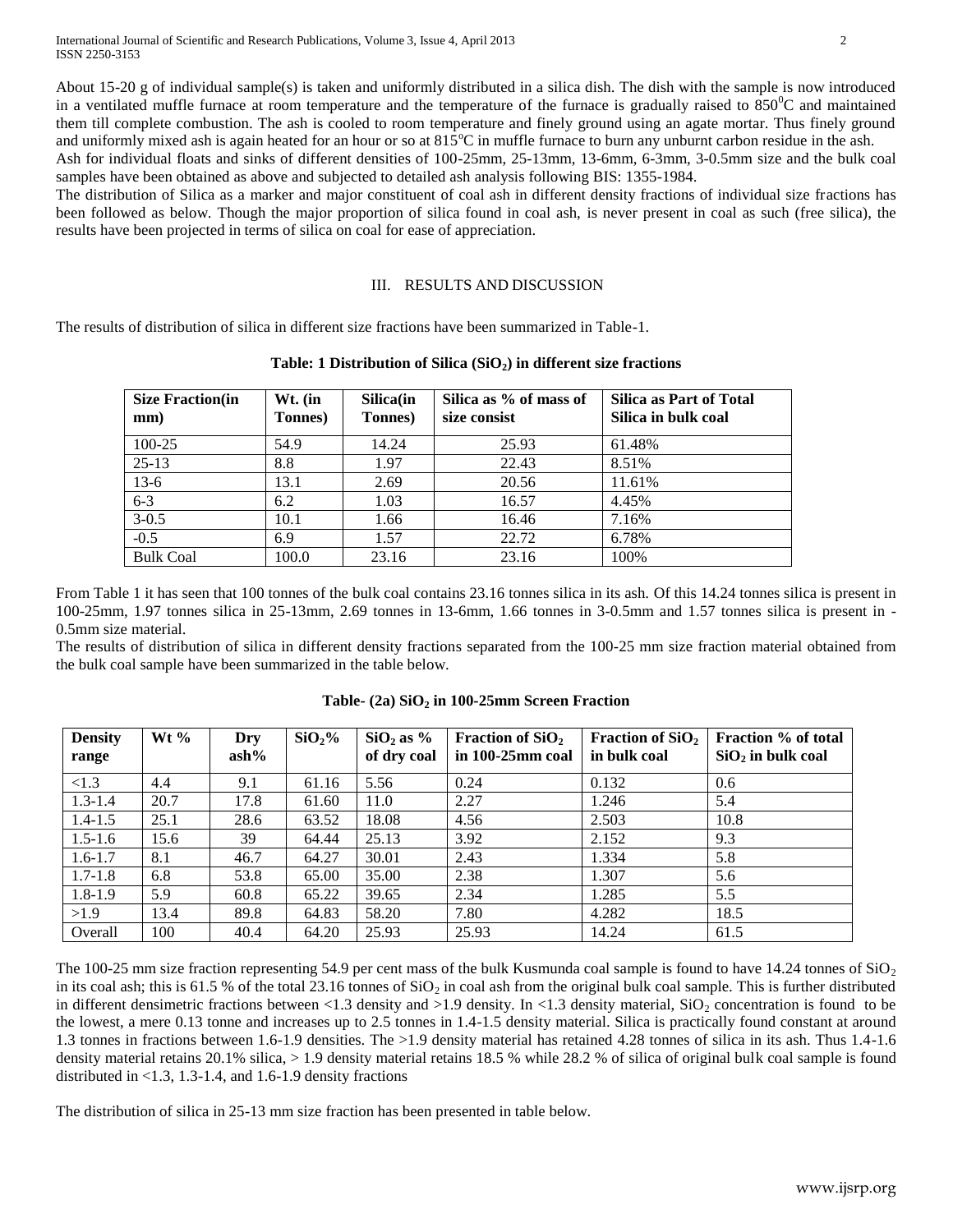| <b>Density</b> | Wt $\%$ | Dry     | SiO <sub>2</sub> % | $SiO2$ as % | Fraction of $SiO2$ | Fraction of $SiO2$ | Fraction % of total |
|----------------|---------|---------|--------------------|-------------|--------------------|--------------------|---------------------|
| range          |         | $ash\%$ |                    | of dry coal | in $25-13$ mm coal | in bulk coal       | $SiO2$ in bulk coal |
| < 1.3          | 17.6    | 8.8     | 60.24              | 5.30        | 0.93               | 0.082              | 0.4                 |
| $1.3 - 1.4$    | 21.6    | 19.1    | 60.77              | 11.61       | 2.51               | 0.221              | 1.0                 |
| $1.4 - 1.5$    | 17.6    | 28.4    | 62.28              | 17.69       | 3.11               | 0.274              | 1.2                 |
| $1.5 - 1.6$    | 13.9    | 38.2    | 63.13              | 24.12       | 3.35               | 0.295              | 1.3                 |
| $1.6 - 1.7$    | 6.8     | 47.6    | 64.42              | 30.66       | 2.09               | 0.184              | 0.8                 |
| $1.7 - 1.8$    | 4.9     | 54      | 65.32              | 35.27       | 1.73               | 0.152              | 0.7                 |
| $1.8 - 1.9$    | 3.9     | 59      | 65.56              | 38.68       | 1.51               | 0.133              | 0.6                 |
| >1.9           | 13.7    | 81.2    | 64.60              | 52.52       | 7.20               | 0.634              | 2.7                 |
| Overall        | 100     | 35.3    | 63.54              | 22.43       | 22.43              | 1.98               | 8.5                 |

**Table- (2b) SiO2 in 25-13mm screen fraction**

The 25-13mm size fraction represents 8.8 per cent of the mass of the bulk sample and is found to contain 1.98 tonnes of total 23.16 tonnes of  $SiO<sub>2</sub>$  contributing 8.5% to the total  $SiO<sub>2</sub>$  of the original bulk coal sample. On density separation, highest proportion 0.634 tonne is found retained in > 1.9 density material while the < 1.3 density fraction has a mere 0.082 tonnes of silica in its ash. The 1.3- 1.6 density material is found to retain 0.79 tonnes of silica and the remaining 0.469 tonnes of silica are found distributed in 1.6-1.9 density material. In terms of total silica in the bulk coal sample, 3.5 % of it is found in 1.3-1.6 density fraction,0.21 % in 1.6-1.9 density fractions,  $0.4\%$  in <1.3 density material and the remaining 2.7 % is found retained in the >1.9 density material

Silica distribution in different density fractions of 13-6 mm size fraction of the bulk Kusmunda coal sample has been presented in the table below.

| <b>Density</b> | Wt $%$ | Dry     | SiO <sub>2</sub> % | $SiO2$ as % | Fraction of $SiO2$ | Fraction of $SiO2$ | Fraction % of total |
|----------------|--------|---------|--------------------|-------------|--------------------|--------------------|---------------------|
| range          |        | $ash\%$ |                    | of dry coal | in 13-6 mm coal    | in bulk coal       | $SiO2$ in bulk coal |
| < 1.3          | 24.3   | 6.5     | 58.66              | 3.81        | 0.93               | 0.122              | 0.5                 |
| $1.3 - 1.4$    | 21.3   | 16.7    | 60.38              | 10.09       | 2.15               | 0.282              | 1.2                 |
| $1.4 - 1.5$    | 13     | 26.9    | 62.97              | 16.94       | 2.20               | 0.288              | 1.2                 |
| $1.5 - 1.6$    | 13.3   | 36.5    | 63.30              | 23.10       | 3.07               | 0.402              | 1.7                 |
| $1.6 - 1.7$    | 6.6    | 45.9    | 64.17              | 29.45       | 1.94               | 0.254              | 1.1                 |
| $1.7 - 1.8$    | 2.6    | 51.2    | 63.86              | 32.70       | 0.85               | 0.111              | 0.5                 |
| $1.8 - 1.9$    | 3.6    | 56.3    | 65.97              | 37.19       | 1.34               | 0.176              | 0.8                 |
| >1.9           | 15.3   | 81.8    | 64.57              | 52.81       | 8.08               | 1.058              | 4.6                 |
| Overall        | 100    | 32.4    | 63.47              | 20.56       | 20.56              | 2.69               | 11.6                |

### **Table- (2c) SiO<sup>2</sup> in 13-6mm screen fraction**

The 13-6mm size fraction representing 13.1 per cent of the bulk Kusmunda coal sample contributes 2.69 tonnes or 11.6% silica of total silica of the bulk coal. Silica concentration is found maximum in >1.9 density material amounting to 1.058 tonnes constituting 4.6 % of total silica of the bulk coal sample. The 1.5-1.6 density fraction retains 0.40 tonne representing 1.7% of total silica. The material up to 1.5 densities retains 0.69 tonnes of silica forming 2.9 % of silica of original coal. The remaining 0.94 tonnes is found distributed in 1.6-1.9 density material representing 2.4 % of total silica of the bulk coal sample.

Silica distribution in 6-3 mm size fraction has been given in table below.

| Table- $(2d)$ SiO <sub>2</sub> in 6-3mm screen fraction |  |  |  |  |
|---------------------------------------------------------|--|--|--|--|
|---------------------------------------------------------|--|--|--|--|

| <b>Density</b><br>range | $Wt\%$ | Dry<br>$ash\%$ | SiO <sub>2</sub> % | $SiO2$ as %<br>of dry coal | Fraction of $SiO2$<br>in 6-3mm coal | <b>Fraction of SiO</b> <sub>2</sub><br>in bulk coal | <b>Fraction</b> % of total<br>$SiO2$ in bulk coal |
|-------------------------|--------|----------------|--------------------|----------------------------|-------------------------------------|-----------------------------------------------------|---------------------------------------------------|
| <1.3                    | 33.1   | 3.7            | 58.5               | 2.16                       | 0.72                                | 0.045                                               | 0.2                                               |
| $1.3 - 1.4$             | 19.2   | 12.6           | 58.9               | 7.42                       | 1.42                                | 0.088                                               | 0.4                                               |
| $1.4 - 1.5$             | 13.8   | 25             | 61.04              | 15.26                      | 2.11                                | 0.131                                               | 0.6                                               |
| $1.5 - 1.6$             | 8.8    | 35.2           | 62.85              | 22.12                      | 1.95                                | 0.121                                               | 0.5                                               |
| $1.6 - 1.7$             | 4.9    | 42.8           | 63.42              | 27.14                      | 1.33                                | 0.082                                               | 0.4                                               |
| $1.7 - 1.8$             | 2.4    | 46.8           | 65.02              | 30.43                      | 0.73                                | 0.045                                               | 0.2                                               |
| $1.8 - 1.9$             | 2.8    | 51.4           | 64.45              | 33.13                      | 0.93                                | 0.058                                               | 0.2                                               |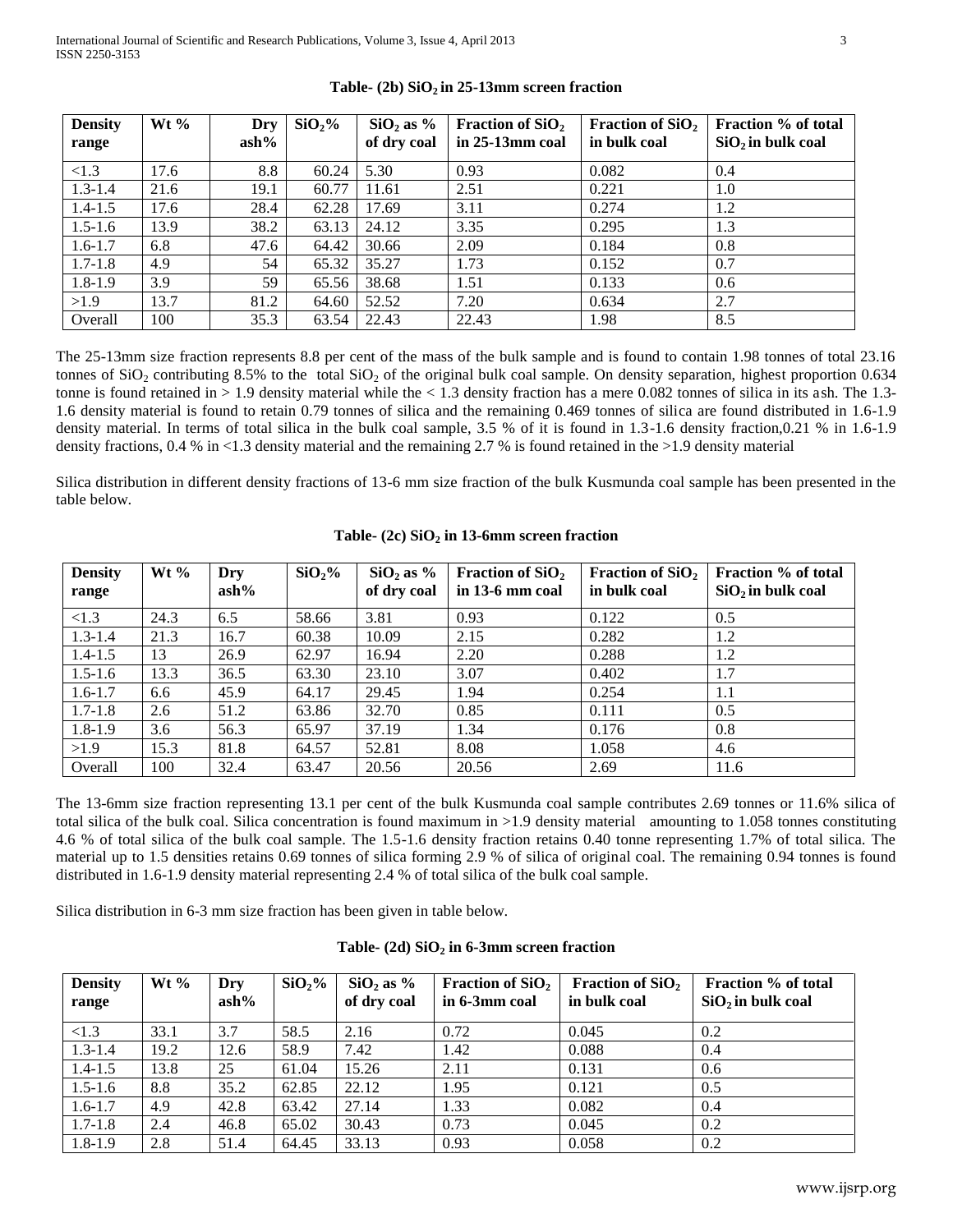| .       | $\sim$ $\sim$<br>- 4<br>1 J . U | $-$  | $\overline{\phantom{a}}$<br>$\sim$<br>03.0 <sub>1</sub> | 49.03      | $\overline{a}$<br>ໍ່ | .<br>0.456 | $\sim$ $\epsilon$<br>$\sim$ |
|---------|---------------------------------|------|---------------------------------------------------------|------------|----------------------|------------|-----------------------------|
| Overal. | 100                             | 26.4 | 62.80                                                   | 74<br>10.5 | 10.54<br>⊿ר          | 1.03       | $+ . -$                     |

The 6-3mm size fraction from Kusmunda coals representing 6.2 per cent of the bulk, contributes 4.4% or 1.03 tonnes of 23.16 tonnes of the total silica in bulk coal. Silica is found more concentrated in 1.4-1.6 density fraction representing 0.252 tonnes or 1.1 % of total silica of bulk sample. Silica in density fraction up to 1.4 densities is 0.6 % and between 1.6-1.9, it would be 0.185 tonnes or 0.8 % of total silica in bulk coal sample. The >1.9 density material retains 0.456 tonnes or 2 per cent of total silica present in the bulk coal.

Silica distribution in 3-0.5 mm finer coals is presented below.

|  |  |  |  |  |  |  | Table- $(2e)$ SiO <sub>2</sub> in 3-0.5mm screen fraction |
|--|--|--|--|--|--|--|-----------------------------------------------------------|
|--|--|--|--|--|--|--|-----------------------------------------------------------|

| <b>Density</b><br>range | Wt $\%$ | Dry<br>$ash\%$ | SiO <sub>2</sub> % | $SiO2$ as %<br>of dry coal | <b>Fraction of SiO</b> <sub>2</sub><br>in 3-0.5mm coal | Fraction of $SiO2$<br>in bulk coal | Fraction % of total<br>$SiO2$ in bulk coal |
|-------------------------|---------|----------------|--------------------|----------------------------|--------------------------------------------------------|------------------------------------|--------------------------------------------|
| < 1.3                   | 2.2     | 3              | 56.18              | 1.69                       | 0.37                                                   | 0.037                              | 0.2                                        |
| $1.3 - 1.4$             | 35.8    | 9.5            | 58.89              | 5.59                       | 2.00                                                   | 0.202                              | 0.9                                        |
| $1.4 - 1.5$             | 9.9     | 23.9           | 60.12              | 14.37                      | 1.42                                                   | 0.143                              | 0.6                                        |
| $1.5 - 1.6$             | 6.8     | 33.9           | 62.11              | 21.06                      | 1.43                                                   | 0.144                              | 0.6                                        |
| $1.6 - 1.7$             | 3.3     | 39.4           | 62.56              | 24.65                      | 0.81                                                   | 0.082                              | 0.4                                        |
| $1.7 - 1.8$             | 2.5     | 44.8           | 62.99              | 28.22                      | 0.71                                                   | 0.072                              | 0.3                                        |
| $1.8 - 1.9$             | 2.1     | 48.2           | 63.44              | 30.58                      | 0.64                                                   | 0.065                              | 0.3                                        |
| >1.9                    | 17.4    | 81.8           | 64.12              | 52.41                      | 9.12                                                   | 0.921                              | 4.0                                        |
| Overall                 | 100     | 26.3           | 62.57              | 16.50                      | 16.50                                                  | 1.67                               | 7.2                                        |

The 3-0.5mm size material forming 10.1 per cent of the bulk coal sample from Kusmunda area, contributes 1.67 tonnes or 7.3% of total SiO<sub>2</sub> present in bulk coal. The >1.9 density material analyses 0.921 tonnes of silica in its ash representing 4% of total silica of bulk coal. The <1.3 density fraction retains 0.037 tonnes , a mere 0.2% of total silica of bulk sample while 1.3-1.6 density fraction is found to retain 2.1% of total silica. Density fractions between 1.6-1.9 densities retain 0.219 tonnes of silica forming 1 % of total silica in bulk coal.

It is thus seen that in coal sample from Kusmunda area, major proportion of total silica is retained in 100-25 mm fraction. The contribution of other size fractions in retention of silica is in the order 13-6mm fraction > 25-13 mm fraction > 3-0.5 mm fraction > - 0.5mm material > 6-3mm size fraction. Again in different size fractions, the maximum silica is found to be retained in material > 1.9 density.

## IV. BENEFICIATION OF DIFFERENT SIZE FRACTIONS AT 1.6 DENSITY

 The coal beneficiation studies are usually aimed at obtaining a suitable density for separation of it two or more products of the exercise to sustain criterion of ash and gainful utilization of coal resources. Based on our studies of separation of individual size fractions of Korba coals in liquids of densities between 1.3 and 1.9, we have selected 1.6 and 1.8 densities of separation of individual size fractions for presentation of yield and quality of separated floats and sinks and distribution of silica in them. The results of the exercise have been compiled as below**:**

| <b>Size fractions</b> |       | Floats at 1.6 density |                        | Sinks at 1.6 density |                  |               |  |
|-----------------------|-------|-----------------------|------------------------|----------------------|------------------|---------------|--|
|                       | Yield | $\mathbf{Ash\%}$      | <b>Floats</b> (Silica) | Yield                | $\mathbf{Ash\%}$ | Sinks(Silica) |  |
| $100-25$ mm           | 36.12 | 26.40                 | 6.03                   | 18.78                | 63.40            | 8.21          |  |
| $25 - 13$ mm          | 6.20  | 22.61                 | 0.86                   | 2.6                  | 65.70            | 1.09          |  |
| $13-6mm$              | 9.42  | 18.76                 | 1.09                   | 3.68                 | 64.30            | 1.60          |  |
| $6-3mm$               | 4.64  | 13.60                 | 0.38                   | 1.56                 | 62.10            | 0.65          |  |
| $3-0.5$ mm            | 7.54  | 11.70                 | 0.52                   | 2.56                 | 65.00            | 1.14          |  |

| Table: (3a) Distribution of Silica in different size fractions at 1.6 density liquid |  |  |  |  |  |
|--------------------------------------------------------------------------------------|--|--|--|--|--|
|--------------------------------------------------------------------------------------|--|--|--|--|--|

When individual size fractions obtained from the bulk coal sample from Kusmunda area, Korba CF are put in a liquid of 1.6 density, the yield of floats would be 36.12, 6.20, 9.42, 4.64 and 4.14 tonnes with 26.40, 22.61, 18.76,13.6 and 11.7 per cent ash for 100-25 mm, 25-13 mm, 13-6 mm, 6-3 mm and 3-0.5 mm size fractions respectively. The corresponding sinks would be 18.78, 2.6, 3.68, 1.56 and 2.56 tonnes with 63.4, 65.7, 64.3, 62.1 and 65.0 per cent ash. This would also leave an unwashed 6.9 tonnes of x 0.5 mm fines containing 1.57 tonnes of silica in its ash.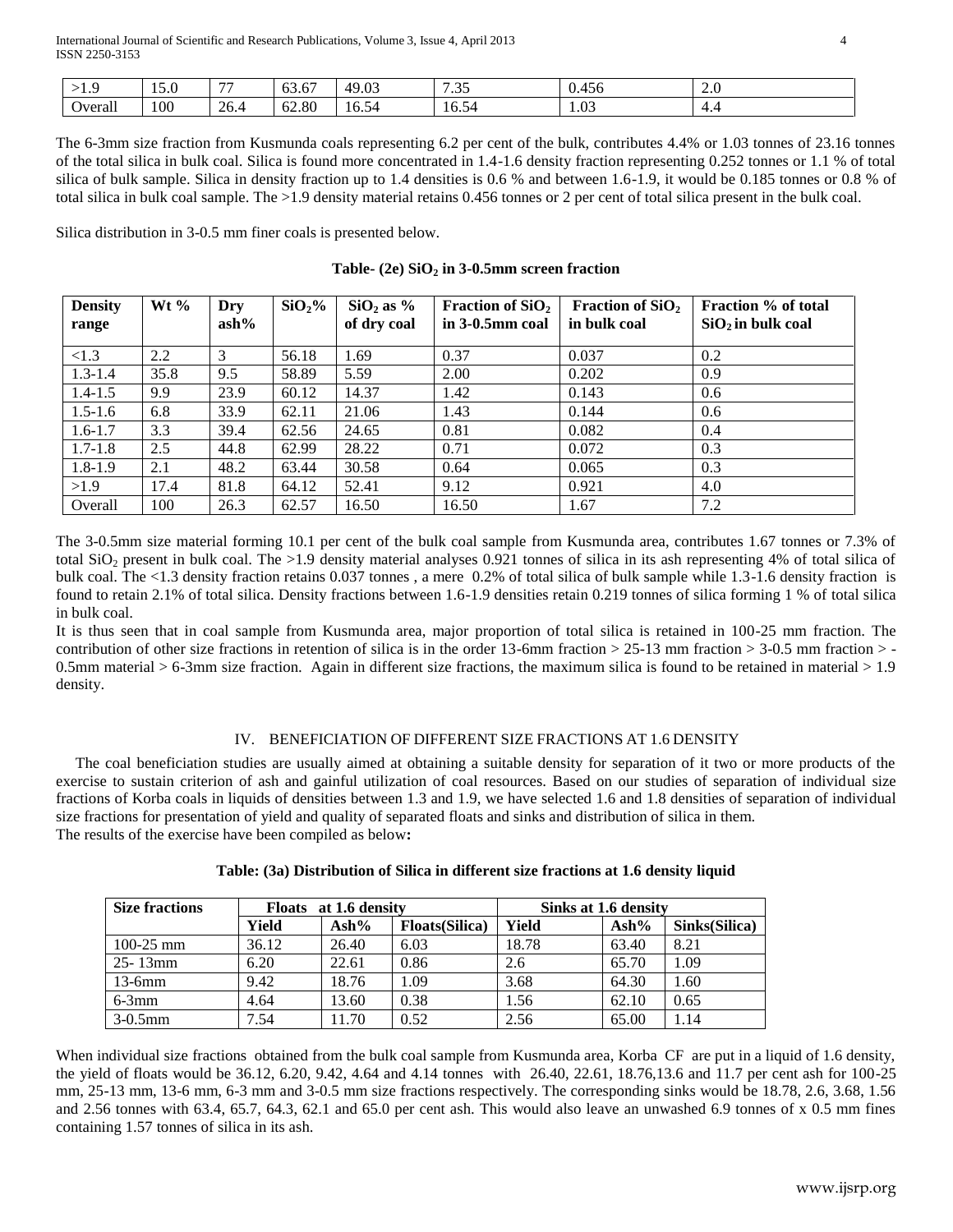A 100 tonne bulk Kusmunda coal sample with 23.16 tonnes of silica in its ash retains. Of this 14.24 tonnes of silica is present in ash of 100-25mm size fraction. After beneficiation treatment at 1.6 density 6.03 tonnes of silica is retained in floats while 8.21 tonnes of silica goes with the sinks.

The 25-13mm and 13-6mm size fractions, respectively retain 0.86 tonnes and 1.09 tonnes of silica in the floats while 1.09 and 1.60 tonnes of silica goes with the sinks .In 6-3mm and 3-0.5mm sizes, 0.38 and 0.52 tonnes of silica remains in the floats while 0.65 and 1.14 tonnes goes along with the sinks of these size consists respectively.

Thus sinks at 1.6 density still have sufficient fuel value and have potential for their utilization in power generation with or without requiring specialized high ash combustors, the ash generated in these boilers will be found more concentrated in terms of silica and so also for other ash constituents.

In quest of extracting higher quantities of power coals while leaving behind as little quantity as possible of true rejects devoid of practically any meaningful caloric content.

## V. BENEFICIATION OF DIFFERENT SIZE FRACTIONS AT 1.8 DENSITY

The floats and sinks at 1.8 density level can be investigated in terms of yield of floats and distribution of silica. The results of the exercise have been as per below.

Individual size fractions separated from the bulk coal sample were put in a solution of 1.8 density prepared by mixing appropriate quantities of carbon tetra chloride and bromoform liquids.

The separated floats and sinks were air dried and weighed and laboratory samples were prepared for characterization and ash analysis. The results of the exercise have been compiled on the next page.

| <b>Size Fraction</b> | At 1.8 density |                  |                       |       |                  |               |
|----------------------|----------------|------------------|-----------------------|-------|------------------|---------------|
|                      | Yield          | $\mathbf{Ash\%}$ | <b>Floats(Silica)</b> | Yield | $\mathbf{Ash\%}$ | Sinks(Silica) |
| $100 - 25$ mm        | 44.3           | 30.70            | 8.67                  | 10.6  | 73.80            | 5.57          |
| $25-13$ mm           | 7.25           | 26.55            | 1.21                  | 1.55  | 76.00            | 0.76          |
| $13-6mm$             | 10.62          | 22.00            | 1.46                  | 2.48  | 72.50            | 1.23          |
| $6-3mm$              | 5.10           | 16.31            | 0.51                  | 1.10  | 69.40            | 0.52          |
| $3-0.5$ mm           | 8.13           | 13.86            | 0.67                  | 1.97  | 71.90            | 0.99          |

## **Table: (3b) Distribution of Silica in different size fractions at 1.8 density liquid**

It is pertinent to note that ash in sinks of all the size fractions at 1.8 density analyse pretty high ash and can be considered as true dirts. However, they still have some fuel value which can be extracted in fluidized bed combustors for power generation.

The yield of floats for 100-25 mm size fraction would be 44.3 tonnes with 30.7 per cent ash. For 25-13 mm material, the yield of floats at 1.80 sp gr would be 7.25 tonnes with 26.55per cent ash. The floats of 13-6 mm fraction would be 10.62 tonnes with 22.0 per cent ash while the floats for 6-3 mm and 3-0.5 mm material are found to be 5.10 and 8.13 tonnes with 16.31 and 13.86 per cent ash respectively. The yield of sinks would be 10.6 tonnes with 73.80 per cent ash for 100-25mm, 1.55 tonnes with 76.00 per cent ash for 25-13mm, 2.48 tonnes with 72.50 per cent ash for 13-6mm, 1.10 tonnes with 69.40 per cent ash for 6-3 mm and 1.97 tonnes with 71.90 per cent ash for 3-0.5mm size fractions leaving 6.9 tonnes of unwashed 0.5 mm fines.

The amount of silica retained in floats of these different size fractions is found to be 8.67 tonnes for 100-25 mm, 1.21 tonnes for 25-13 mm, 1.46 tonnes for 13-6 mm, 0.51 tonnes for 6-3 mm and 0.67 tonnes for 3-0.5 mm size consists. The unwashed x0.5 mm material retains 1.57 tonnes of silica.

Sinks for these size fractions at 1.80 density has been found to be 5.57, 0.76, 1.23, 0.52 and 0.99 tonnes respectively.

Thus if 93.10 tonnes of 100-0.5 mm material is put in a liquid of 1.8 sp.gravity, the yield of floats would be 75.40 tonnes retaining 12.52 tonnes of silica while the material sinking in the liquid would be 17.70 tonnes with 9.07 tonnes of silica.

## VI. BENEFICIATION OF DIFFERENT CUMULATIVE SIZES AT 1.6 DENSITY

The coals excavated in a mine is generally fractioned in two or three broad size fractions suggested on the basis of detailed screen analysis data generated in a laboratory study. The exercise enables coal producers to optimize their coal supplies while suiting the requirements of the consumer industries. Therefore, ash generated in a particular plant and therefore, quantities of different ash constituents would depend upon the quality and quantity of combination fractions included or excluded from the coal supplies. Again coal beneficiation may be pursued for such constituted samples to improve their quality leaving one or more size fraction(s) untreated and mixed in the product for final dispatch.

Accordingly studies were made to ascertain the distribution of ash constituents in different possible combinations in coal supplies. The results of beneficiation of the possible combinations at 1.6 and 1.8 density of separation have been summarized below:

#### **Table: (4a) Distribution of silica in different cumulative sizes at 1.6 density liquid**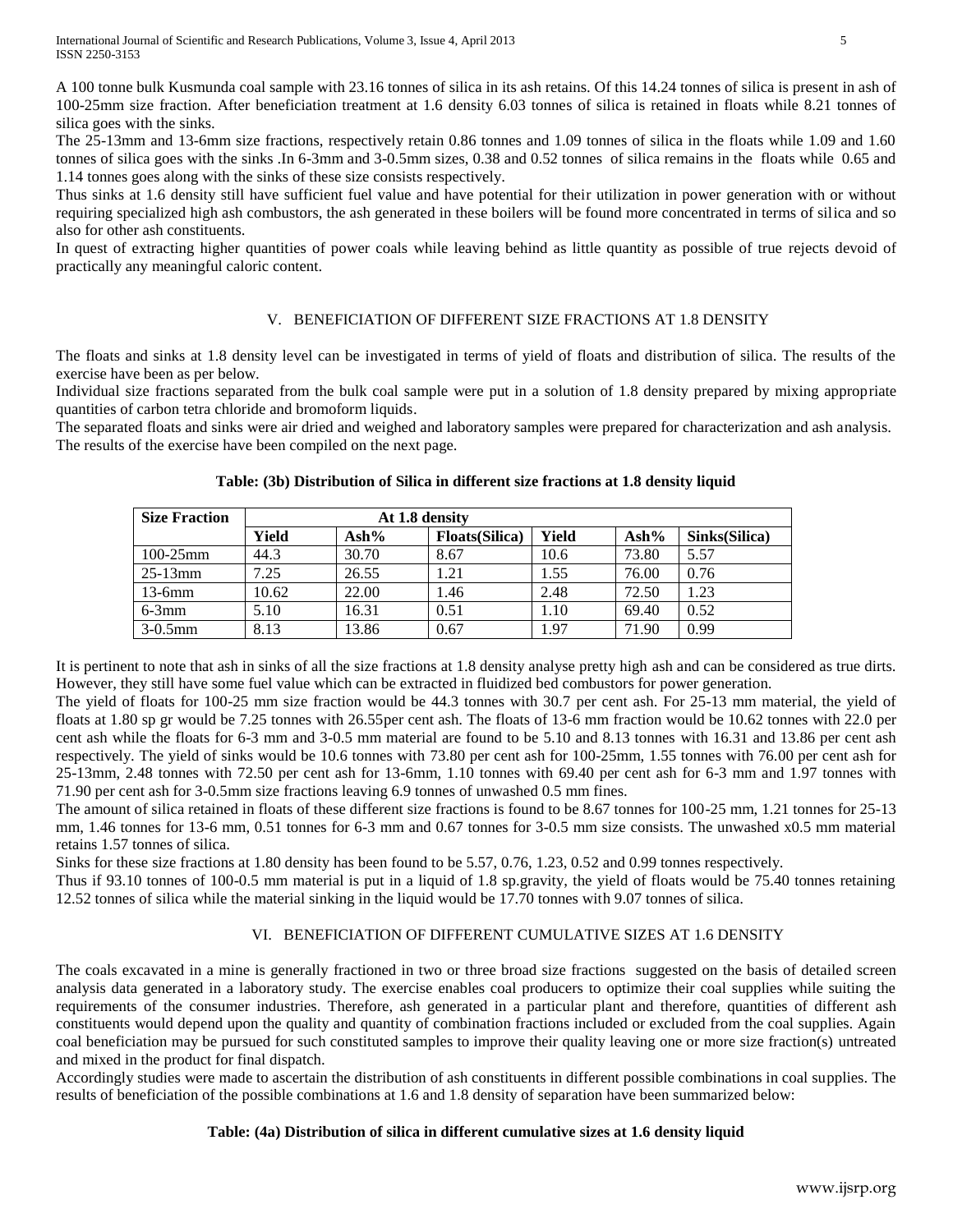| <b>Size fractions</b> | At 1.6 density |                  |                        |       |                  |               |
|-----------------------|----------------|------------------|------------------------|-------|------------------|---------------|
|                       | Yield          | $\mathbf{Ash\%}$ | <b>Floats</b> (Silica) | Yield | $\mathbf{Ash\%}$ | Sinks(Silica) |
| $+25$ mm              | 36.12          | 26.40            | 6.03                   | 18.78 | 63.30            | 8.21          |
| $+13$ mm              | 42.32          | 25.90            | 6.89                   | 21.38 | 63.60            | 9.32          |
| $+6$ mm               | 51.74          | 25.40            | 7.98                   | 25.06 | 63.70            | 10.92         |
| $+3$ mm               | 56.38          | 24.30            | 8.36                   | 26.62 | 63.60            | 11.57         |
| $+0.5$ mm             | 63.92          | 22.80            | 8.88                   | 29.18 | 63.70            | 12.73         |

On density separation of broad size constituted samples at 1.6 sp. gravity, the yield of floats increases while the ash per cent decreases as we include more and more finer sizes .The yield of floats of +25mm has been found to be 36.12 tonnes with 26.40 per cent ash, For + 13 mm material the yield would be 42.32 tonnes with 25.90 per cent ash, for +6mm, the yield of floats would be 51.74 tonnes with 25.40 per cent ash while the yield of floats for +3 and +0.5 mm constituted samples would be 56.38 and 63.92 tonnes with 24.30 and 22.80 per cent ash respectively.

This also increases proportion of ash constituents in the floats and sinks on inclusion of more fine sizes in the constituted samples. Thus silica retained in the floats ash increases from  $6.03$  tonnes to 8.88 tonnes as we move from  $+25$  mm material to  $+0.5$  mm constituted sample. Silica for the sinks of these samples also follows the same trend as it increases from 8.21 tonnes to 12.71 tonnes on moving from  $+25$  mm to  $+0.5$  mm constituted sample. The corresponding finer size material  $(-25$ mm, $-13$  mm,  $-6$  mm,  $-3$  mm and  $-$ 0.5 mm) accordingly would have lesser retention of these constituents in their ash.

#### VII. BENEFICIATION OF DIFFERENT CUMULATIVE SIZES AT 1.8 DENSITY

On repeating the exercise of separation of floats and sinks from constituted samples at 1.8 density, the results of distribution of silica obtained have been compiled below.

| <b>Size fractions</b> | At 1.8 density |                  |                        |       |                  |               |
|-----------------------|----------------|------------------|------------------------|-------|------------------|---------------|
|                       | Yield          | $\mathbf{Ash\%}$ | <b>Floats</b> (Silica) | Yield | $\mathbf{Ash\%}$ | Sinks(Silica) |
| $+25$ mm              | 44.30          | 30.70            | 8.67                   | 10.60 | 73.80            | 5.57          |
| $+13$ mm              | 51.55          | 30.10            | 9.88                   | 12.05 | 74.10            | 6.33          |
| $+6$ mm               | 62.17          | 28.70            | 12.12                  | 14.63 | 73.80            | 6.78          |
| $+3$ mm               | 67.27          | 27.80            | 12.63                  | 15.73 | 73.50            | 7.31          |
| $+0.5$ mm             | 75.40          | 26.30            | 13.30                  | 17.70 | 73.30            | 8.29          |

**Table: (4b) Distribution of silica in different cumulative sizes at 1.8 density liquid**

The amount of floats and sinks separated from constituted broad size fractions of Kusmunda coal sample at 1.8 density increases from + 25 mm material to +0.5 mm coals. The ash per cent of floats decreases as we include more and more finer size material while the ash per cent of corresponding sinks are higher than floats but do not follow a regular order. The ash per cent of sinks of +13mm size is highest in 1.8 density and lowest in  $+0.5$ mm size. In floats, silica increases from 8.67 tonnes to 13.30 tonnes as we move from  $+25$ mm floats to +0.5 mm floats. Similar trend is maintained in sinks too and the silica increases from 5.57 tonnes to 8.29 tonnes as we move from  $+25$  mm sinks to  $+0.5$  mm sinks.

The Indian coals, due to their drift origin have, been responsible for generation of extremely large quantities of ash in major power plants of the country. Since coal ash is known to contain a number of major and minor ash constituents of commercial significance the huge tonnage of ash generated in our plants can be treated as source material for these constituents. In the light of this the present studies were under taken on a bulk coal sample from Kusmunda mine, Korba Coalfield in Korba District of Chhattisgarh**.** 

To evaluate the movement and distribution pattern of silica in different density fractions individual size fractions from the bulk coal sample were subjected to float and sink tests using organic liquid mixtures of different densities between 1.3 and 1.9. Aliquots of separated samples representing density fractions of individual size consists of the original bulk sample were characterized and studied for silica content in their ash.

It is seen that there is an increase in silica content as we move to higher density fractions. Thus the100-25mm size coal which has 14.24 tonnes SiO<sub>2</sub> in its coal ash amounting to 61.5 per cent of the total 23.16 tonnes of SiO<sub>2</sub> in coal ash from the original bulk coal sample. In <1.3 density material,  $SiO<sub>2</sub>$  retained is 0.13 tonne and the amount increases up to 2.5 tonnes in 1.4-1.5 density material. It is practically found constant at around 1.3 tonnes in fractions between 1.6-1.9 densities. The >1.9 density material has 4.28 tonnes of silica in its ash. Thus 1.4-1.6 density material retains 20.1 per cent silica, > 1.9 material retains 18.5 per cent while 28.2 per cent of silica of original bulk coal sample is found distributed in  $\langle 1.3, 1.3-1.4,$  and 1.6-1.9 density fractions.

The 25-13mm size fraction contains 1.98 tonnes of of  $SiO<sub>2</sub>$  constituting 8.5 per cent of total  $SiO<sub>2</sub>$  of the original bulk coal sample. On density separation, silica is found concentrating more in higher density fractions, It is 0.634 tonnes in >1.9 density material while <1.3 density fraction has a mere 0.082 tonnes of silica in its ash. Similarly the 1.3-1.6 density material is found to retain 0.79 tonnes of silica and the remaining 0.416 tonnes of silica are found distributed in 1.6-1.9 density material. In terms of total silica in the bulk coal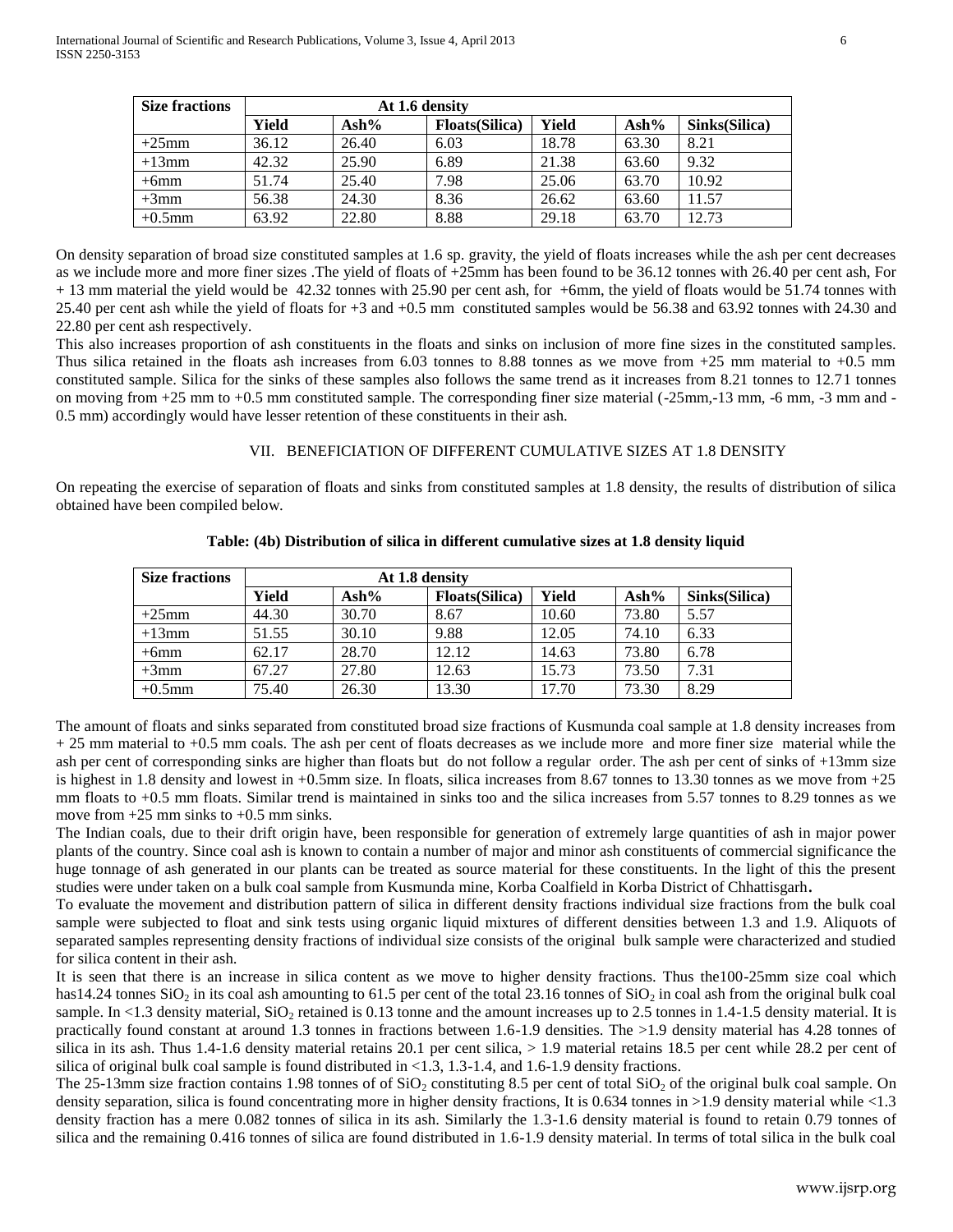sample, 3.5 per cent of it is found in 1.3-1.6 density fraction,0.21 per cent in 1.6-1.9 density fractions, 0.4 per cent in <1.3 density material and the remaining 2.7 per cent is found retained in the >1.9 density material

The 13-6mm size fraction of Kusmunda coals contributes 2.69 tonnes or 11.6 per cent silica of total silica in bulk coal. Silica concentration is found maximum in >1.9 density material amounting to 1.058 tonnes constituting 4.6 per cent of total silica of the bulk coal sample. The 1.5-1.6 density fraction retains 0.40 tonne which would be 1.7 per cent of total silica The material up to 1.5 density retains 0.69 tonnes of silica forming 2.9 per cent of silica of original coal. The remaining 0.54 tonnes is found distributed in 1.6-1.9 density material representing 2.4 per cent of total silica of the bulk coal sample.

The 6-3mm size fraction from Kusmunda coals contributes 4.4 per cent or 1.03 tonnes of 23.16 tonnes of the total silica in bulk coal. Silica is found more concentrated in 1.4-1.6 density fraction representing 0.252 tonnes or 1.1 per cent of total silica of bulk sample. Silica in density fraction up to 1.4 densities is 0.6 per cent and between 1.6-1.9, it would be 0.185 tonnes or 0.8 per cent of total silica in bulk coal sample. The >1.9 density material retains 0.456 tonnes or 2 per cent of total silica present in the bulk coal.

The 3-0.5mm size material from Kusmunda coals contributes 1.67 tonnes or 7.3 per cent of total SiO<sub>2</sub> present in bulk coal. Silica is found more concentrated in >1.9 density material, 0.921 tonnes, representing 4 per cent of total silica of bulk coal. The <1.3 density fraction retains 0.037 tonnes, a mere 0.2 per cent of total silica of bulk sample while 1.3-1.6 density fraction retains 2.1 per cent of total silica. Density fractions between 1.6-1.9 densities retain 0.219 tonnes of silica forming 1 per cent of total silica in bulk coal

Based on the results of separation of individual size fractions of Korba coals in liquids of densities between <1.3 and >1.9, 1.6 and 1.8 densities have been selected for separation of individual size fractions for presentation of yield and quality of separated floats and sinks and distribution of ash constituents in them.

When this sample is fractionated in different size fractions and put in a liquid of 1.6 density, the yield of floats would be 36.12 tonnes of 100-25 mm material, 6.2 tonnes of 25-13 mm fraction, 9.42 tonnes of 13-6 mm fraction, 4.64 tonnes of 6-3 mm material and 7.54 tonnes of 3-0.5 mm material, leaving 6.9 tonnes of unwashed 0.5 mm fines.

A 100 tonne bulk Kusmunda coal sample has 23.16 tonnes of silica in its ash. Out of this 14.24 tonnes of silica is present in ash of 100-25mm size fraction. After beneficiation treatment at 1.6 density 6.03 tonnes of silica is retained in floats while 8.21 tonnes of silica remains in sinks. In 25-13mm and 13-6mm size fractions, respectively 0.86 tonnes and 1.09 tonnes of silica is retained in the floats while 1.11 and 1.60 tonnes of silica goes with the sinks of these size fractions. In 6-3mm and 3-0.5mm sizes, 0.38 and 0.52 tonnes of silica is present in floats while 0.65 and 1.13 tonnes is retained in sinks of these size consists respectively.

When this sample is fractionated in different size fractions and put in a liquid of 1.8 density, the yield of floats would be 44.3 tonnes of 100-25 mm material, 7.59 tonnes of 25-13 mm fraction, 11.10 tonnes of 13-6 mm fraction, 5.27 tonnes of 6-3 mm material and 8.34 tonnes of 3-0.5 mm material, leaving 6.9 tonnes of unwashed 0.5 mm fines.

The floats of 100-25mm material at 1.80 density will have 8.67 tonnes of silica leaving 5.57 tonnes in the sinks. The floats of 25- 13mm size consists will have 1.21 tonnes of silica while the sinks would carry 0.76 tonnes, the floats of 13-6mm, 6-3mm and 3- 0.5mm material will have 1.46, 0.51 and 0.67 tonnes of silica in their ash respectively while corresponding sinks would carry 1.23, 0.52 and 0.98 tonnes of silica respectively.

Again coal beneficiation may be pursued for special constituted samples to improve their quality leaving one or more size fraction(s) untreated and mixed in the product for final dispatch. Accordingly studies were made to ascertain the distribution of silica in different possible combinations in coal supplies.

On density separation of broad size constituted samples at 1.6 and 1.8 sp. gravities, the yield of floats and sinks increases as we include more and more finer sizes. This also increases proportion of silica in the floats and sinks leaving the corresponding untreated finer size consists poorer in these constituents.

The amount of floats separated from Kusmunda coals from different constituted coal samples at 1.6 sp. gravity shows a continuous increase from 36.12 per cent of the size consist for +25 mm material to 63.92 per cent for +0.5 mm coals. Since finer coals have better separation of dirt and coaly matter, and hence the lighter coal particles get preferentially included in the floats, there is an increase in the yield of sinks from +25mm i.e. 18.78 per cent to 29.18 per cent for +0.5 mm constituted material.

Silica increases from 6.03 tonnes of the total silica in bulk coal sample in floats of  $+ 25$  mm sample to 8.88 tonnes in floats of  $+ 0.5$ mm material and in sinks increases from 8.21tonnes of total silica in bulk coal for + 25 mm material to 12.73 tonnes of total silica in +0.5 mm sinks at 1.6 sp. gravity.

The amount of floats separated from Kusmunda coals at 1.8 density increases from  $44.3$  per cent of the  $+25$  mm material to 75.4 per cent of the  $+0.5$  mm coals. The same trend is followed weights of sinks from 10.6 per cent for  $+25$  mm coals to 17.7 per cent for the sinks of  $+0.5$ mm.

Silica in floats as per cent of total silica in bulk coal increases from 8.67 tonnes for  $+25$  mm material to 13.30 tonnes for floats of  $+0.5$ mm coals. Similar increase in concentrations of these constituents is found as we move from sinks of +25mm coals to sinks of +0.5 mm coals from 5.57 tonnes to 8.31 tonnes.

## VIII. CONCLUSION

It is seen that there is an increase in silica content as we move to higher density fractions. The100-25mm size coal which has14.24 tonnes  $SiO<sub>2</sub>$  in its coal ash amounting to 61.5 per cent of the total 23.16 tonnes of  $SiO<sub>2</sub>$  in coal ash from the original bulk coal sample. When this sample is fractionated in different size fractions and put in a liquid of 1.6 density, the yield of floats would be 36.12 tonnes of 100-25 mm material with 6.03 tonnes silica leaving 8.21 tonnes in sinks. After getting fractionated in different size fractions and